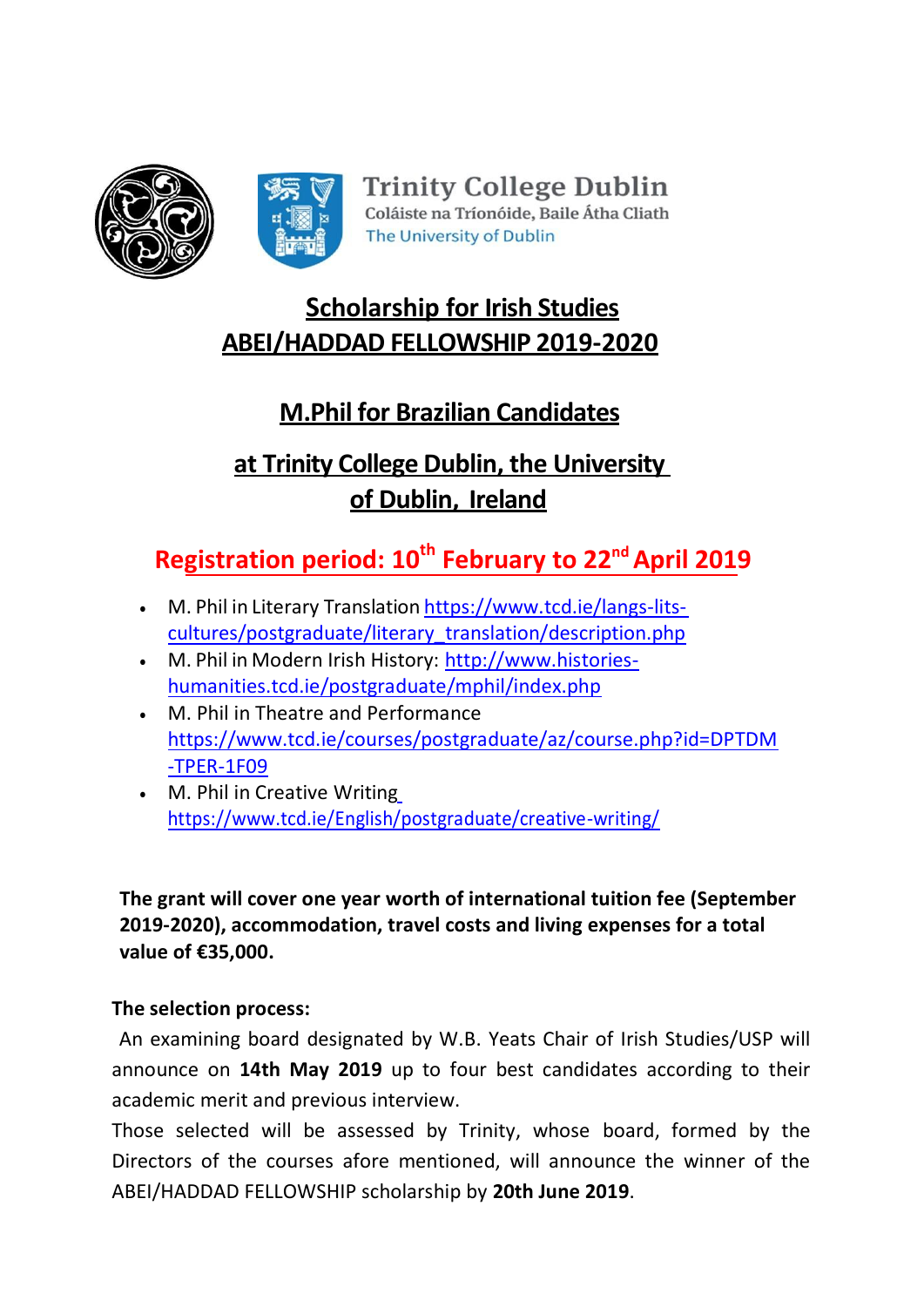#### **Acknowledgement**

All academic work (written or oral presentations) produced as a result of this scholarship at TCD should acknowledge ABEI/HADDAD FELLOWSHIP.

#### **Obligations**

- The selected candidate should present to ABEI a short report when completed the first 6 months and the results of the final MA dissertation at his/her return to Brazil.

- Once graduated, the researcher should participate in ABEI events presenting the results of his/her work at TCD and collaborate as an active member of the society.

The aim of the Fellowship is to develop studies, research and activities related to the chosen areas of specialization in Brazil. It is expected an engagement of the selected candidate at the end of the programme for that matter.

### **Venue for handing in documents:**

Send documents electronically to the International Cooperation Committee (CCInt-FFLCH): [ccint.fflch@usp.br](mailto:ccint.fflch@usp.br) Subject: ABEI/HADDAD Fellowship.). [Rua do Lago, nº 717, room 130 (FFLCH Administration Building)].

### **1. General enrolment requirements:**

- At the time of registration, the student must have finished their undergraduate degree or be regularly enrolled in a post graduate course.

- The student must have an average higher than 7 for undergraduates or an A or B for post-graduates.

- The student must not be taking part in an exchange program.

- The student needs to be a member of ABEI and be up-to-date with the annual payment [www.abei.org.](http://www.abei.org/)

- The student should include their Trinity application number on their application. They are welcome to apply before they have received an offer of admission, however they will only be eligible to receive the scholarship if they